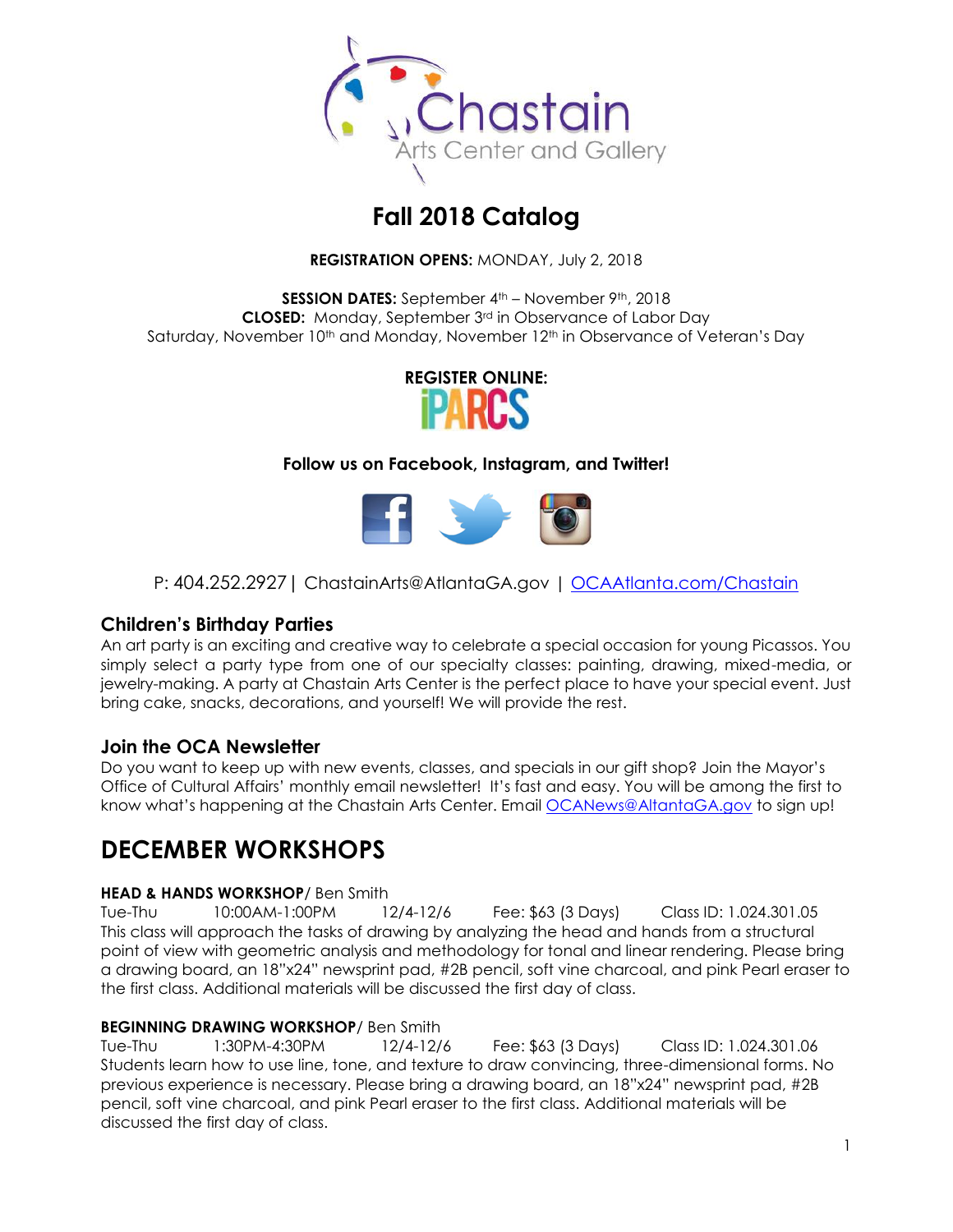### **COLOR PENCIL WORKSHOP**/ Philip Carpenter

Tues - Wed 10:00AM-5:00PM 11/27-11/28 Fee: \$160 (2 Days) Class ID: 1.024.301.07 Philip will share the techniques he uses with Prismacolor pencils in a two-day workshop. He will demonstrate both conventional uses of the pencils as well as some unorthodox methods that he has developed to create effective illusions. Participants will then try their hand at creating a drawing from their own photographs.

### **NEW! PAINTING WITH COLOR/ Suzy Ferriss**

Thurs 10:00AM-1:00PM 11/29-12/13 Fee: \$63 (3 Weeks) Class ID: 1.054.301.16 The illusions of perspective, three-dimensionality, and movement. Moods such as excitement, drama, mystery, and grief. The sensations of cold and warmth. Even the feeling of hunger. How can the use of color evoke such varied responses? Through this workshop, students will study the use of color by the masters and learn how! While being introduced to various acrylic painting techniques, students will paint from both life and imagination. A course suitable for all levels.

### NEW! **DRAWING WITH ITTEN'S DESIGN AND FORM**/ Suzy Ferriss

Sat 10:00AM-12:00PM 12/1-12/15 Fee: \$42 (3 Weeks) Class ID: 1.024.301.17 Based on Johannes Itten's landmark course taught at the Bauhaus, this class will introduce students to the basics of drawing and design. A progressive educator and artist, Itten's text, Design and Form, will serve as a SUMMERboard for examining the various elements and principles of art and design including line, value, texture, harmony, and movement. A variety of media will be used as students will create both two and three-dimensional works. A perfect class for students of all levels.

### **NEW!** ART OF COLLAGE/ Suzy Ferriss

Sat 12:00PM-2:00PM 12/1-12/15 Fee: \$42 (3 Weeks) Class ID: 1.054.301.18 While learning about the history of collage, students will create exciting 2D and 3D mixed media works that emphasize the use of color, texture, and imagery. Inspired by such masters as Matisse, Picasso, and Nevelson, students will be taken through the collage process, from painting and drawing techniques, to composition and assemblage, and then to completion.

### **EXTENSION - PAINTING THE HEAD AND FIGURE IN ANY MEDIUM/ Marie Matthews**

Thu 10:00AM-1:00PM 11/29-12/13 Fee: \$63 (3 Weeks) Class ID: 1.054.301.19 Extension of the Painting the Head & Figure in Any Medium from Fall 2018 Session For more information about the instructor visit [www.mmatthews.com.](http://www.mmatthews.com/)

### **INTRODUCTION TO DIGITAL PAINTING/ Marie Matthews**

Mon-Wed 1:00 PM-4:00 PM 12/3-12/5 Fee: \$63 (3 Days) Class ID: 1.044.301.02 Designed for students with a background in traditional media, this workshop will explore techniques for drawing and painting on the iPad using the ProCreate app. We will discover similarities and differences between the digital medium and traditional media, and we will work on specific techniques for rendering light, shadow, color and basic forms. This class will be especially useful for students who are interested in using an iPad as a sketchbook, or as a tool for planning paintings in traditional media. A previous background in painting or drawing is a prerequisite for this course. Bring your iPad, your Apple ID, and the Procreate app to class.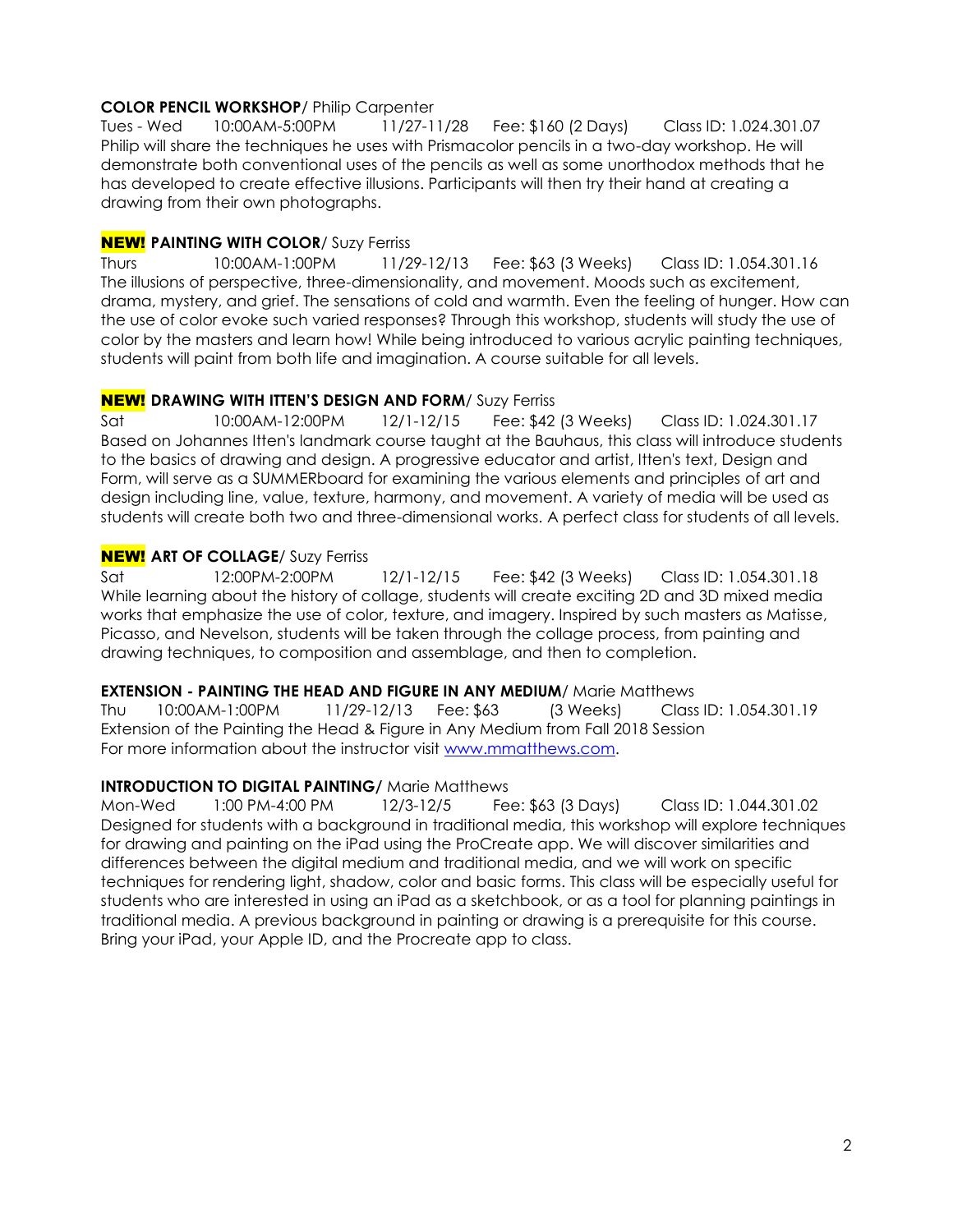# **YOUTH ART CLASSES**

A materials fee is included in most youth class fees. Art can be messy, so children should wear old clothing to class. Classes meet for 10 weeks, unless otherwise noted. Please note the Chastain Arts Center will be closed Wednesday, July 4<sup>th</sup> in Observance of Independence Day.

### **MOMMY AND ME/ DADDY AND ME/** TBA

Wed 10:30-11:30AM 9/5-11/7 Fee: \$160 **Ages 2-4** Class ID: 1.122.301.01 Share an hour with your little one creating an art project together! We will focus on building fine motor skills, color mixing, and sharing through fun creative time. Kids will also create mixed media artwork as well as build fun sculptures.

### **MOMMY AND ME/ DADDY AND ME**/ TBA

Thurs 12:00-1:00PM 9/6-11/8 Fee: \$160 **Ages 2-4** Class ID: 1.122.301.02 Share an hour with your little one creating an art project together! We will focus on building fine motor skills, color mixing, and sharing through fun creative time. Kids will create their own fun story books using mixed media to decorate each page.

### **MUDTALES**/ Nancy Johnson

Sat 10:30AM-12:30PM 9/8-11/3 Fee: \$260 **Ages 9-12** Class ID: 1.012.301.01 Students will learn handbuilding basics while creating figures in clay that tell a story. With all the challenges of school, why not let your child explore their creative skills while having fun creating clay critters?! Your child will build their problem-solving skills while learning the basics of clay construction—pinch pots, slab, and coil. Clay and all supply fees included.

## **PRE-TEEN/TEEN CLASSES**

Classes meet for 10 weeks, unless otherwise noted. Please note the Chastain Arts Center will be closed Monday, September 3rd in Observance of Labor Day, Saturday, November 10th and Monday, November 12th in Observance of Veteran's Day. Class supply lists are available at [OCAAtlanta.com/classes/chastain-art-supply-lists](http://www.ocaatlanta.com/classes/chastain-art-supply-lists/) or in the main office.

### **BEGINNING DRAWING FOR TEENS/** Paul Light Jr. **Ages 13-17**

Tues 4:30PM-6:30 PM 9/4-11/6 Fee: \$140 Class ID: 1.023.301.01 This class is designed to provide teens with the basics of drawing. Students will learn about creating space and form on a two-dimensional surface using one, two and three point perspective. Working with graphite and charcoal, they will develop their understanding of value and by working from stilllife objects. Students will need a T-square and a triangle for this class, in addition to drawing pencils (HB, B, 2B, 8B) and paper (no larger than 18"x24").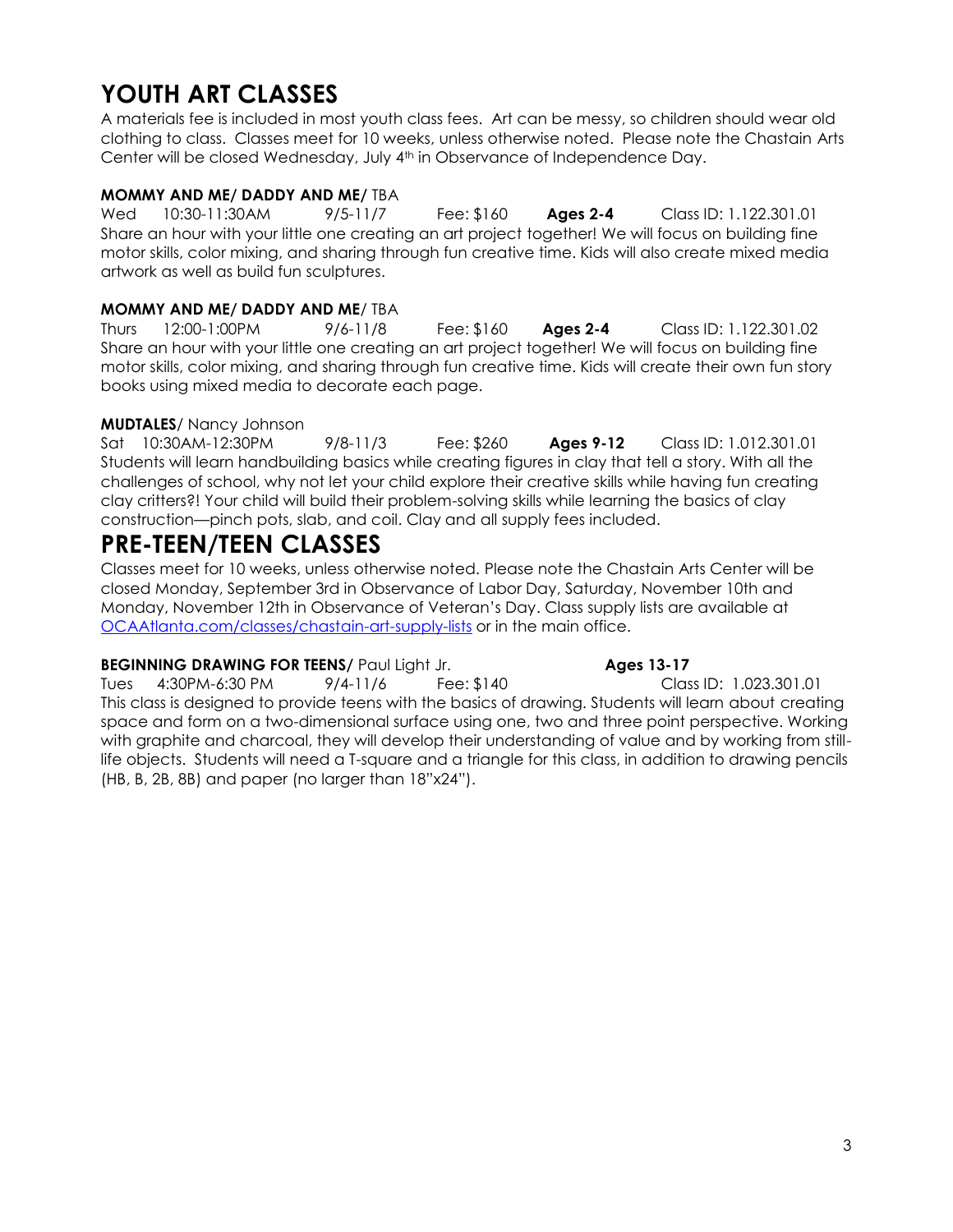# **ADULT VISUAL ARTS CLASSES**

Classes meet for 10 weeks, unless otherwise noted. Please note the Chastain Arts Center will be closed Monday, September 3rd in Observance of Labor Day, Saturday, November 10th and Monday, November 12th in Observance of Veteran's Day.

## **DRAWING**

Supply lists are available online at [OCAAtlanta.com/classes/chastain-art-supply-lists,](http://www.ocaatlanta.com/classes/chastain-art-supply-lists/) or in the main office.

### **BASIC DRAWING FOR BEGINNERS/** Ben Smith

Thu 10:30AM-1:30PM 9/6-11/8 Fee: \$210 Class ID: 1.024.301.01 Students learn how to use line, tone, and texture to draw convincing, three-dimensional forms. No previous experience is necessary. Please bring a drawing board, an 18"x24" newsprint pad, #2B pencil, soft vine charcoal, and pink Pearl eraser to the first class. Additional materials will be discussed the first day of class.

### **FIGURE DRAWING**/ Ben Smith

Tue 6:30PM-9:30PM 9/4-11/6 Fee: \$210 Class ID: 1.024.301.02 Fri 10:30AM-1:30PM 9/7-11/9 Fee: \$210 Class ID: 1.024.301.03 Students draw from a nude model to develop skills in anatomy. They will learn methods to enhance line quality and gain a deeper understanding of figure-environment relationships. All levels of experience are welcome. Please bring an 18"x24" rough newsprint pad, #2B pencil, Pink Pearl eraser, conte crayon, soft vine charcoal, and a kneaded eraser to the first class. A model fee of approximately \$60 - \$80 will be collected from each student at the first class. For more information about the instructor visit [www.bensmithart.com](http://www.bensmithart.com/)

### **FIGURE DRAWING**/ Dolores Kennedy

Sat 10:00AM-1:00PM 9/8-11/3 Fee: \$190 (9 Weeks) Class ID: 1.024.301.04 Basic instruction in proportion, anatomy, and "sighting" for beginners, in addition to ongoing critiques and assignments for more advanced students. Students work from nude models. All levels welcome. A model fee of approximately \$60-\$80 will be collected from each student at the firstclass meeting.

## **PAINTING**

Supply lists are available online at [OCAAtlanta.com/classes/chastain-art-supply-lists.](http://www.ocaatlanta.com/classes/chastain-art-supply-lists/)

### **PAINTED VACATIONS IN WATERCOLOR**/ Kathy Rennell Forbes

Tue 10:00AM-1:00PM 9/4-11/6 Fee: \$190 (9 Weeks) Class ID: 1.054.301.01 (NO CLASS 10/16)

Create beautiful paintings from your favorite travel photos and sketches. Students will learn different watercolor techniques along with the elements of design. Instructor will complete weekly class demonstrations and then assist each student individually. For more information about the instructor, visit [www.artbykrf.com.](http://www.artbykrf.com/)

### **PAINTING IN A SERIES/ Kathy Rennell Forbes**

Tue 1:30PM-4:30PM 9/4-11/6 Fee: \$190 (9 Weeks) Class ID: 1.054.301.02 (NO CLASS 10/16)

Explore painting in a series in the medium of your choice (excludes pastel). You will select the topic for your series. Chose what inspires you. We will have group exercises, discussions & critiques plus individual instruction. Prior drawing and painting experience is required.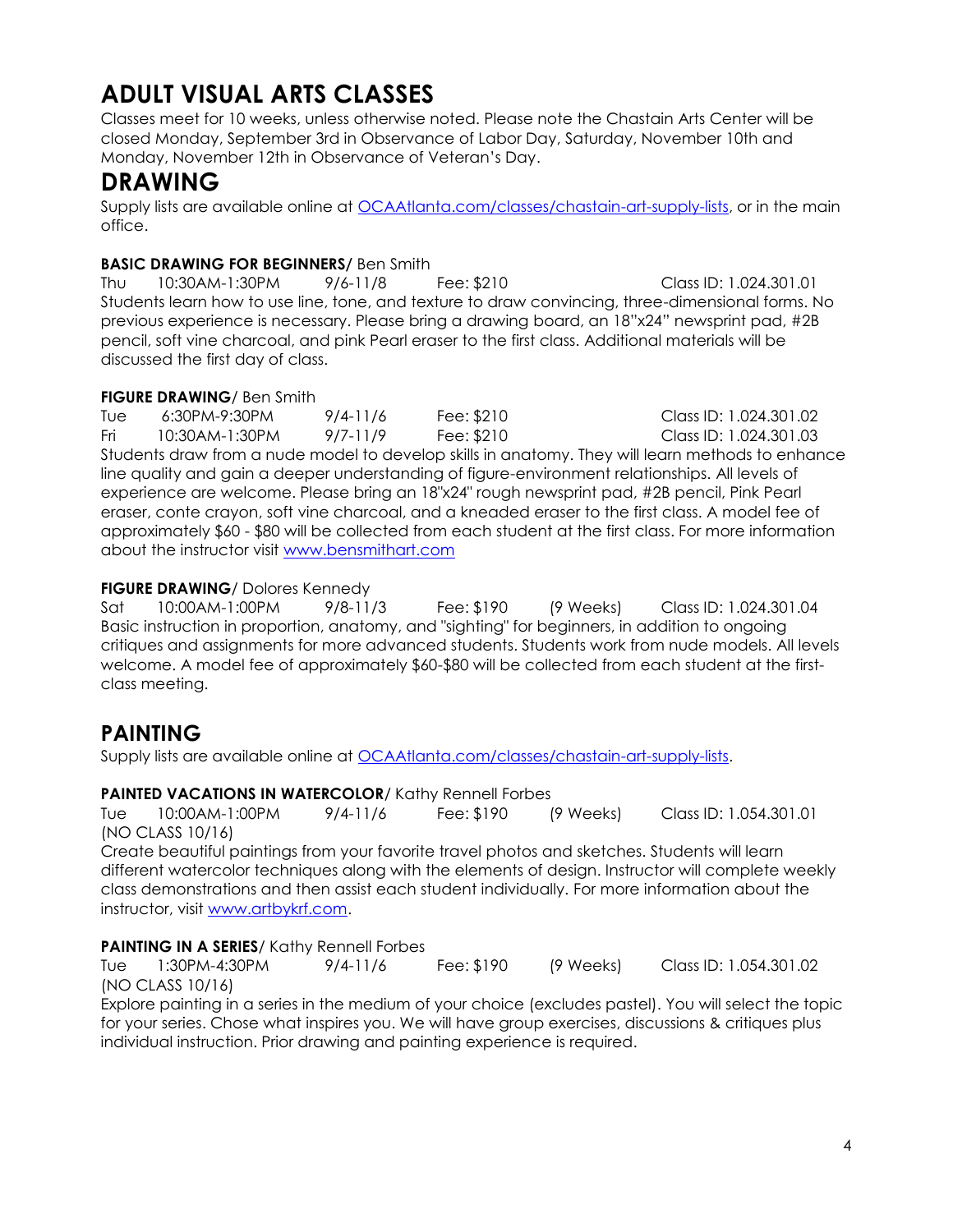### **PAINTING THE HEAD AND FIGURE IN ANY MEDIUM/ Marie Matthews**

Thu 10:00AM-1:00PM 9/27-11/8 Fee: \$150 (7 Weeks) Class ID: 1.054.301.03 Thu 1:30PM-4:30PM 9/27-11/8 Fee: \$150 (7 Weeks) Class ID: 1.054.301.04 Explore the excitement and challenge of painting the head and figure using the medium of your choice. Working from a live model, participants will learn specific techniques for rendering heads and figures that are solid, convincing, and alive. We will use both nude and clothed models. The course will begin with black and white studies, and color will be introduced as the quarter progresses. This course will include a combination of exercises and demonstrations. Drawing experience is a prerequisite for this intermediate level course. A model fee of approximately \$60 - \$80 will be collected from each student at the first class. For more information about the instructor visit [www.mmatthews.com.](http://www.mmatthews.com/)

### **PAINTING STRUCTURE & COMPOSITION**/ Dolores Kennedy

Tue 10:00AM- 1:00PM 9/4-11/6 Fee: \$210 Class ID: 1.054.301.05 This class is about organizing your subject matter for the greatest impact. You will receive a thorough explanation and demonstrations of using visual means and design principles to achieve unity in your work. Any medium is allowed, but acrylics are preferred. Painting experience is needed. Bring your usual paints to the first class. We will work from still-life, your own sketches, and snapshots.

### **ACRYLIC PAINTING/** Suzy Ferriss

Thurs 10:00AM- 1:00PM 9/6-11/8 Fee: \$210 Class ID: 1.054.301.06 A beginning and intermediate class that presents to students the basic techniques of painting, elements of design such as value, line, and perspective, and an introduction to color theory. As students learn how to work with acrylics, they will complete a series of still lifes, landscapes, interiors, reproductions of photographs, and abstractions. This is the perfect class for those new to art, as well as for those who want to further develop their skills.

### **ABSTRACT PAINTING/** Suzy Ferriss

Sat 10:00AM- 12:00PM 9/8-11/3 Fee: \$130 (9 Weeks) Class ID: 1.054.301.07 This course introduces students to the art of abstract painting as they study the various styles and methods of such modern masters as Kandinsky, Rothko, Frankenthaler, and more. Painting techniques explored during class include staining, impasto, tape, drip, mixed media, and various other methods of paint application. While creating both abstracts and semi-abstracts, students will be encouraged to work with a variety of media with an emphasis on acrylics. This class is suitable for all levels and is perfect for those new to art as well as for those who want to further develop their skills.

### **INTERMEDIATE TO ADVANCED PASTEL/OIL PAINTING**/ Debra Nadelhoffer

Wed 9:30AM-12:30PM 9/5-11/7 Fee: \$150 (7 Weeks) Class ID: 1.054.301.08 (NO CLASS 10/10 TBA, TBA)

This class will include working from still life, photographs, and en plein air. It is designed for students with drawing and painting experience (in either pastel or oils). All stages in the creation of a painting will be explored. Please bring photos to class to work from. Drawing experience and proficiency in color mixing is required.

### **INTERMEDIATE PASTEL/OIL PAINTING**/ Debra Nadelhoffer

Wed 1:00PM-4:00PM 9/5-11/7 Fee: \$150 (7 Weeks) Class ID: 1.054.301.09 (NO CLASS TBA, TBA)

Explore pastel and oil painting from both life and photographs for intermediate students. Instructor will emphasize the development of a painting from composition to finish. Underpainting techniques for both pastels and oils will be discussed, as well as materials and surfaces for both mediums. Please bring photos to class to work from. Drawing experience and proficiency in color mixing is required.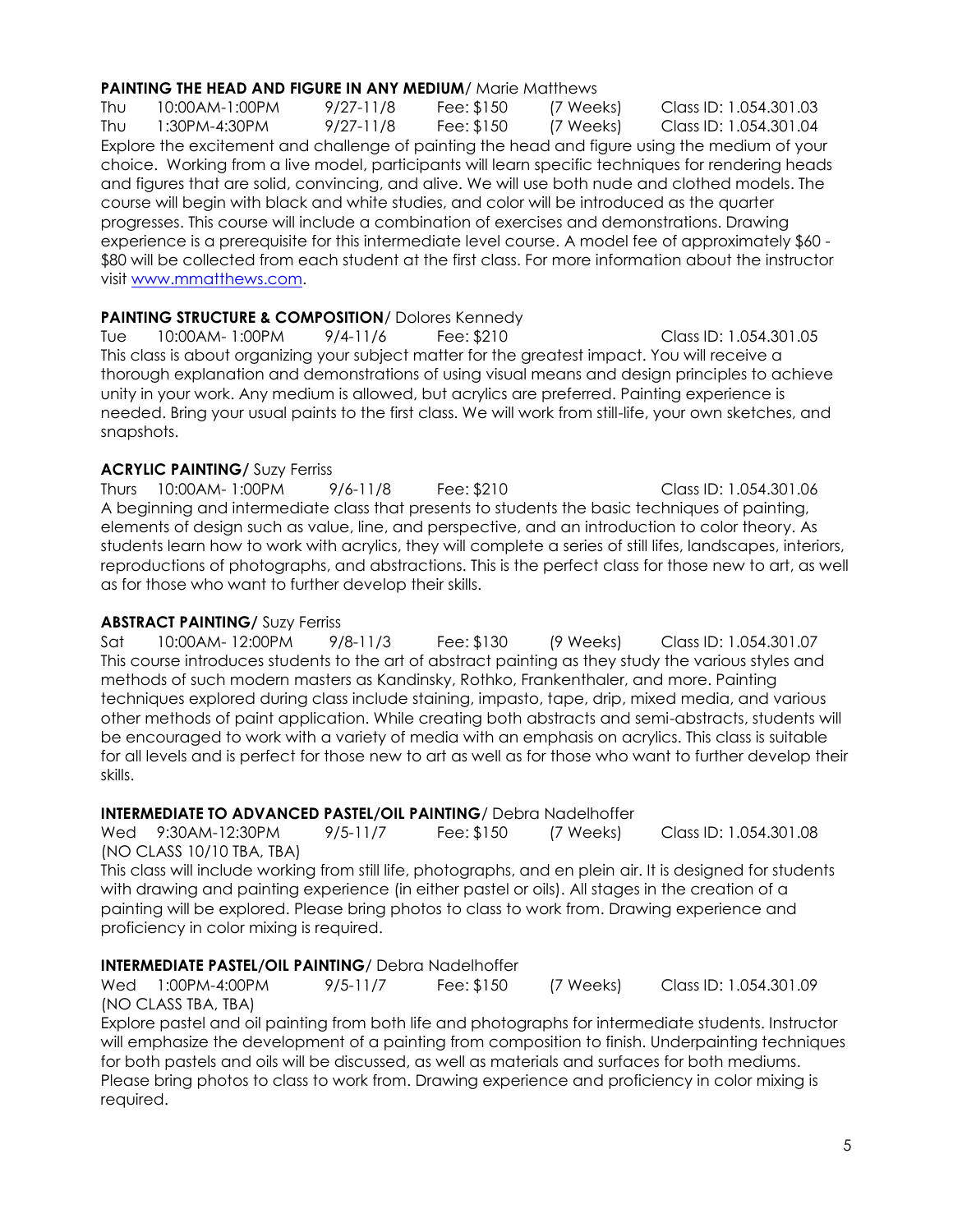### **PAINTING FROM PHOTOGRAPHS/ Philip Carpenter**

| Mon | 9:30AM-12:30PM | 9/10-11/5 | Fee: \$190 | (9 Weeks) | Class ID: 1.054.301.10  |
|-----|----------------|-----------|------------|-----------|-------------------------|
| Mon | 1:00PM-4:00PM  | 9/10-11/5 | Fee: \$190 | (9 Weeks) | Class ID: 1.054, 301.11 |
| Tue | 9:30AM-12:30PM | 9/4-11/6  | Fee: \$210 |           | Class ID: 1.054, 301.12 |
| Tue | 1:00PM-4:00PM  | 9/4-11/6  | Fee: \$210 |           | Class ID: 1.054, 301.13 |
|     |                |           |            |           |                         |

Choose your subject and develop your style. Paint from your own photograph or other picture using traditional oil painting techniques. Varied individual styles are expected and encouraged. For more information about the instructor visit www.philipcarpenter.net

### NEW! **BEGINNING OIL PAINTING**/ Georgia Nagle

Thurs 9:30AM-12:30PM 9/6-11/8 Fee: \$210 Class ID: 1.054.301.14 A basic knowledge of any painting media is a must; as is drawing experience and proficiency in color mixing. The focus of this class is to introduce oils as a medium for painting. Oil painting is like no other painting. The rules and challenges are quite different from water media. But oil painting needn't be daunting. Oils provide a new kind of freedom in painting. Oil painting techniques, materials and techniques will be discussed along with developing a painting from start to finish. Please bring photos or still life from which you would like to paint.

### NEW! **SHARPENING THE TOOLS**/ Sabre Esler

Friday 1:30PM-4:30PM 9/14-11/9 Fee: \$190 (9 Weeks) Class ID: 1.054.301.20 This course is designed to approach artists at their current level and encourage development in both drawing/mark making and painting. Exploration in media both wet and dry, color theory and development of composition and content will be discussed. Oil or Acrylic is suitable for this class.

### **MIXED MEDIA**

Supply lists are available online at OCAAtlanta.com/classes/chastain-art-supply-lists.

### **THE ART OF COLLAGE/** Suzy Ferriss

Sat 12:00PM- 2:00PM 9/8-11/3 Fee: \$130 (9 Weeks) Class ID: 1.044.301.01 While learning about the history of collage, students will create exciting 2D and 3D mixed media works that emphasize the use of color, texture, and imagery. Inspired by such masters as Matisse, Picasso, and Nevelson, students will be taken through the collage process, from painting and drawing techniques, to composition and assemblage, and then to completion.

### **PRINTMAKING**

Supply lists are available online at [OCAAtlanta.com/classes/chastain-art-supply-lists,](http://www.ocaatlanta.com/classes/chastain-art-supply-lists/). A \$10 materials fee is included in the class fee for studio supplies provided by the Center. Open Studio is not included with class enrollment but is available for an additional fee of \$40 for the session.

### NEW! **POLYESTER PLATE LITHOGRAPHY**/ TBA

Thurs 10:00AM-12:30PM 9/6-11/8 Fee: \$200 Class ID: 1.074.301.01 This course will provide an introduction to polyester plate lithography (also called pronto plate lithography), an alternative to traditional lithography using a thin sheet of polyester instead of a stone. This incredibly versatile printmaking process captures a great deal of detail, and allows us to combine hand-drawn elements with Xerox prints of any high-contrast imagery. Liquid toner wash and lithography grease can also be applied directly to the pronto plate for richly textured abstract effects. This eight-week course will explore the medium's range of possibilities, from the precise to the experimental.

### NEW! **LINOLIUM BLOCK PRINTING**/ TBA

Mon 1:30PM-3:30PM 9/6-11/8 Fee: \$200 Class ID: 1.074.301.02 In this course, we will use linoleum blocks to create bold one- and two-color images, starting with compositional drawings and working reductively into the block with scraping and carving tools. We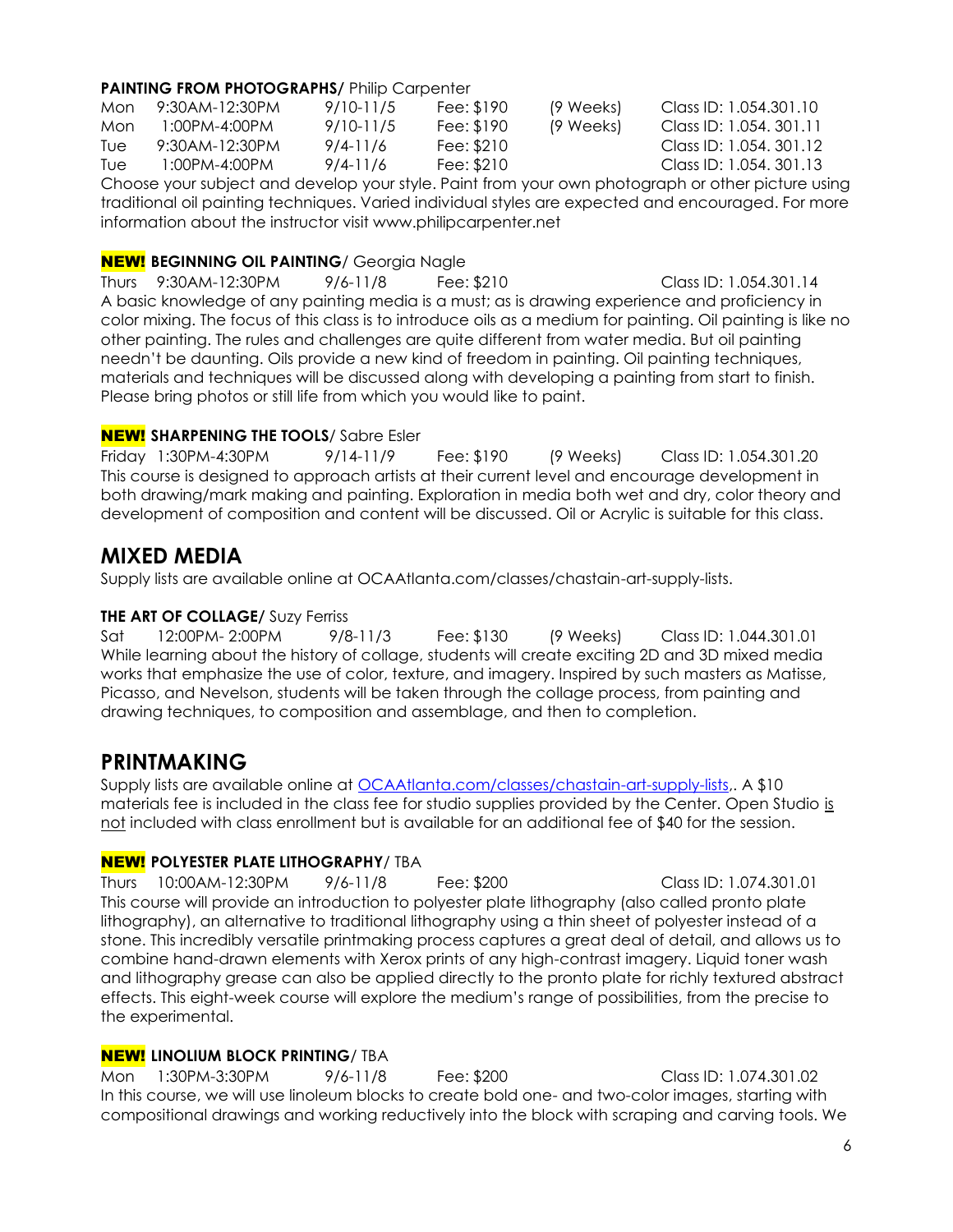will learn a wide variety of approaches to texture and composition, studying the block prints of Albrecht Durer, Katsushika Hokusai, Edvard Munch, Kathe Kollwitz, and Lynd Ward.

### **OPEN STUDIO PRINTMAKING**

9/10-11/9 Fee: \$180 Class ID: 1.074.301.03 Open studio is for previous Chastain Arts Center students who will work independently. Registration must be approved by the printmaking instructor. Students may work when space is available and no class is meeting. Open Studio ends 30 minutes prior to Center's closing. Open studio begins the second week of the session.

### **CERAMICS**

Students may select from either wheel or handbuilding classes for all skill levels. Chastain offers the following firing options: high fire in a gas fired reduction kiln, Cone 6 and low fire oxidation, raku and experimental techniques such as Saggar firings.

#### PLEASE NOTE:

• Pottery students will receive one bag of clay the first day of class. Please claim your clay during the first week of classes.

- Students are responsible for purchasing tools for ceramics.
- Only clay purchased through the center and glazes provided by the center will be fired.
- A \$15 materials fee is included in the class fee for consumable supplies provided by the center.

#### **INTRODUCTION TO CLAY/ Randall Moody**

Thu 6:30PM-9:00PM 9/6-11/8 Fee: \$250 Class ID: 1.014.301.01 If you've always wanted to work in clay and didn't know where to start, this is the class for you. Learn to work with clay both on and off the pottery wheel. We will explore handbuilding techniques such as pinch, coil and slab. We'll also learn the fundamentals of using the pottery wheel to make vessels. Basic glazing and surface treatments will be taught as well. You will leave this class with a strong foundation in the tools and techniques possible when using clay as well as some beautiful one of a kind art work of your own!

### **POTTERY ON THE WHEEL**

Students will examine an array of wheel-thrown pottery techniques. The focus is on basic throwing skills as well as glazing, decorating, and firing. Please bring pottery tools to use in class.

#### **BEGINNING TO INTERMEDIATE**

| <b>Marise Fransolino</b> |                   |              |            |                        |  |
|--------------------------|-------------------|--------------|------------|------------------------|--|
| Tue                      | 1:00PM-3:30PM     | $9/4 - 11/6$ | Fee: \$250 | Class ID: 1.014.301.02 |  |
| <b>Clay Sowell</b>       |                   |              |            |                        |  |
| Wed                      | 1:00PM-3:30PM     | $9/5 - 11/7$ | Fee: \$250 | Class ID: 1.014.301.03 |  |
| Jennie Ashcraft Berman   |                   |              |            |                        |  |
|                          |                   |              |            |                        |  |
| Wed                      | $6:30PM - 9:00PM$ | $9/5 - 11/7$ | Fee: \$250 | Class ID: 1.014.301.04 |  |
|                          |                   |              |            |                        |  |

### **INTERMEDIATE TO ADVANCED**

| <b>Marisa Mahathey</b> |                 |           |            |           |                        |  |  |
|------------------------|-----------------|-----------|------------|-----------|------------------------|--|--|
| Mon                    | 10:00AM-12:30PM | 9/10-11/5 | Fee: \$225 | (9 Weeks) | Class ID: 1.014.301.05 |  |  |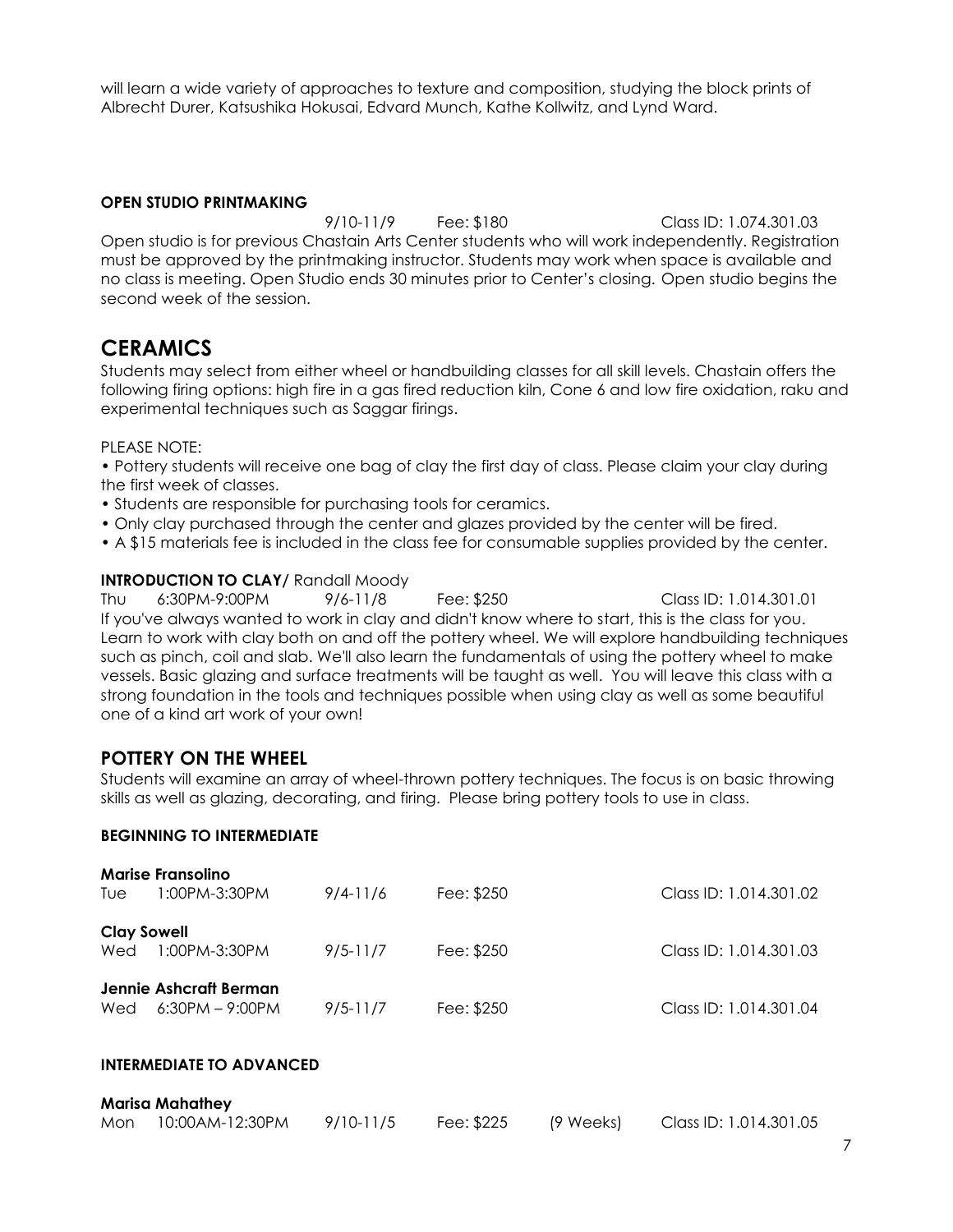| <b>Marise Fransolino</b> |                   |              |            |                        |  |  |  |
|--------------------------|-------------------|--------------|------------|------------------------|--|--|--|
| Tue                      | 9:30 AM-12:00 PM  | $9/4 - 11/6$ | Fee: \$250 | Class ID: 1.014.301.06 |  |  |  |
| Wed                      | 9:30AM-12:00PM    | $9/5 - 11/7$ | Fee: \$250 | Class ID: 1.014.301.07 |  |  |  |
| Joanna Wilson            |                   |              |            |                        |  |  |  |
| Tue                      | 6:30PM-9:00PM     | $9/4 - 11/6$ | Fee: \$250 | Class ID: 1.014.301.08 |  |  |  |
| <b>Clay Sowell</b>       |                   |              |            |                        |  |  |  |
| <b>Thurs</b>             | 10:00 AM-12:30 PM | $9/4 - 11/6$ | Fee: \$250 | Class ID: 1.014.301.09 |  |  |  |
| <b>Thurs</b>             | 1:00PM-3:30 PM    | $9/4 - 11/6$ | Fee: \$250 | Class ID: 1.014.301.10 |  |  |  |

### **HANDBUILDING / SCULPTURE**

Handbuilding/Sculpture classes focus on the sculptural aspects of clay construction without the use of a potter's wheel. Students will learn a variety of techniques including coil, pinch, and slab building as well as glazing and alternative forms of surface decoration. Please bring pottery tools to use in class.

### **HANDBUILDING**/ Joanna Wilson

Tues 10:00PM-1:00PM 9/4-11/6 Fee: \$300 Class ID: 1.014.301.11 (NO CLASS 7/17, 7/24)

This handbuilding class will focus on the creation of clay forms without the use of a potter's wheel. Students may learn a variety of techniques including coil, pinch, and slab building as well as glazing and many other forms of surface decoration. This class is appropriate for all levels. The teacher modifies projects for each individual as necessary.

### NEW! **HANDBUILDING**/ Marise Fransolino

Mon 1:30PM-4:30PM 9/10-11/5 Fee: \$270 (9 Weeks) Class ID: 1.014.301.12 Open to all skill levels, this class provides handbuilding instruction within a creative supportive environment. While exploring utilitarian forms, such as cups, teapots, serving dishes, bowls, lidded jars, etc. Beginner students will learn the fundamental techniques of handbuilding in ceramics (pinch, coil, and slab methods), while intermediate and advanced students will refine their skills. My daily routine will consist of demos with ideas and suggestions concerning surface treatments and techniques used to achieve individual approaches.

### **HANDBUILDING**/ Susie Winton

| Thu | 10:00AM-1:00PM | 9/6-11/5 | Fee: \$270 | (9 Weeks) | Class ID: 1.014.301.13 |
|-----|----------------|----------|------------|-----------|------------------------|
| Thu | 1:00PM-4:00PM  | 9/6-11/5 | Fee: \$270 | (9 Weeks) | Class ID: 1.014.301.14 |
|     | (NO CLASS TBA) |          |            |           |                        |

These classes will address basic methods of construction for both functional and non-functional work as well as possibilities for color, texture, and imagery. Students may choose to work with suggested projects or may prefer to develop their ideas individually.

### **OPEN STUDIO CLAY**

9/10-11/9 Fee: \$180 Class ID: 1.014.301.15 Open studio is for previous Chastain Arts Center students who will work independently. Registration must be approved by the Ceramics Director. Students may work when space is available and no class is meeting. Fee for open studio does NOT include any clay. Open studio begins the second week of the session. Times will be posted in the pottery and handbuilding studios no later than the first day that open studio is scheduled to begin.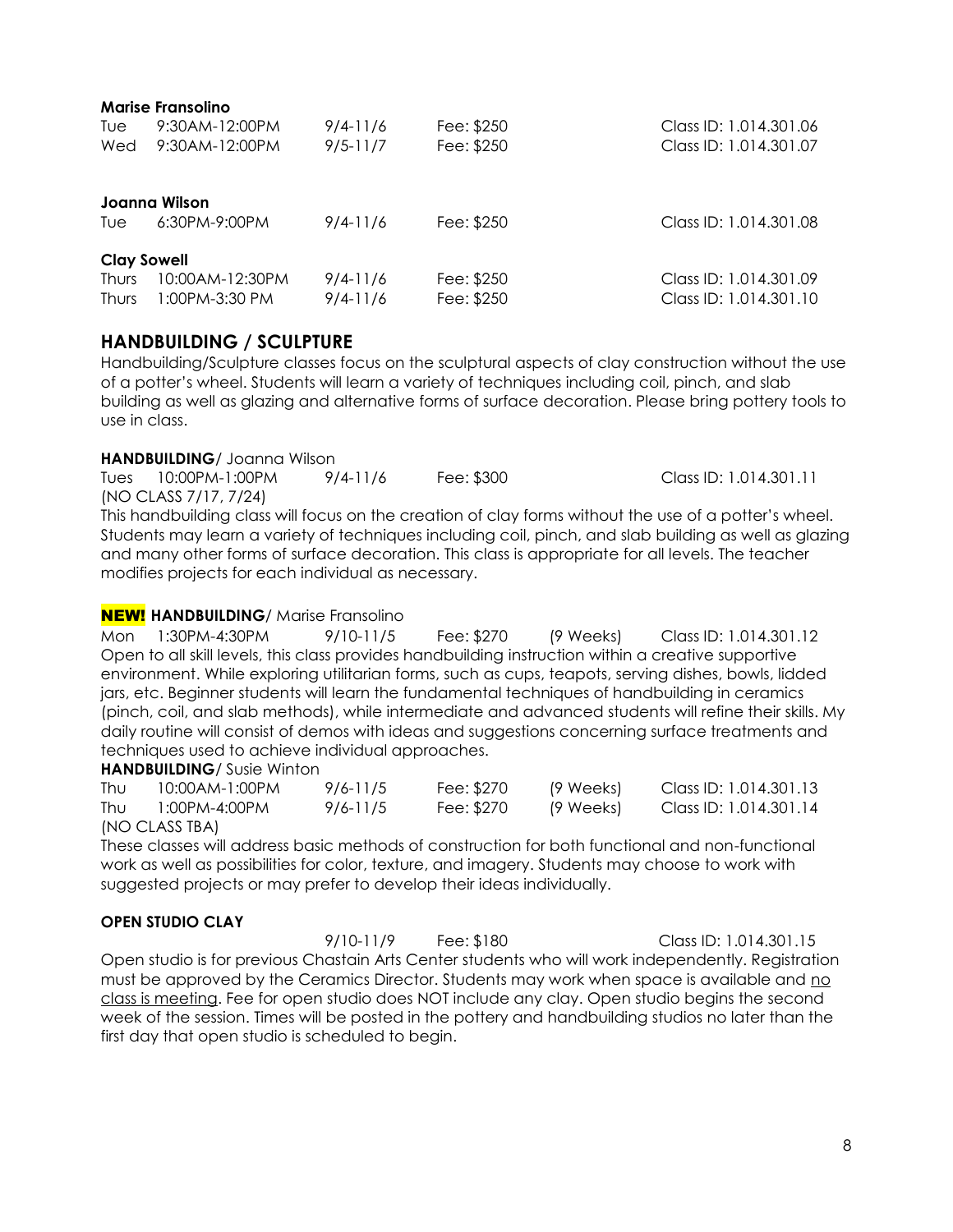### **JEWELRY AND METALSMITHING**

A lab fee of \$5 is included in the class fee for consumable supplies provided by the Center.

### **BEGINNING TO INTERMEDIATE/ALL LEVELS**

### **BEGINNING/INTERMEDIATE JEWELRY & METALSMITHING**/ Alan Bremer

Tue 10:30AM-2:30PM 9/4-11/6 Fee: \$320 Class ID: 1.034.301.01 This class will explore fabrication tools and techniques while participants make their own jewelry. We will complete as many personal pieces as we can while learning the basics of jewelry and metalsmithing. Topics will include: design/layout, cutting/sawing/piercing, soldering, bezel stone setting, and finishing. Continuing students will work on projects with instructor supervision. All tools are available in the studio but we encourage students to acquire their own basic tool kits. Come to first class with drawing notebook and mechanical pencil. Silver is available for purchase from the instructor. A materials fee of approximately \$10 will be collected from each student the first class.

### **DISCOVERING JEWELRY AND METALS**/ Debra Lynn Gold

Wed 1:30PM-4:30PM 9/5-11/7 Fee: \$240 Class ID: 1.034.301.02 Don't put it off any longer – this is a no-fear class for first time students who have always wanted to demystify the materials and methods of making metal jewelry. No prior experience is necessary – just bring your enthusiasm. Learn the basic properties of metal and metalworking through guided exercises resulting in finished pieces of jewelry. We will learn forging, fabrication, soldering, piercing, inlay, roll printing, polishing, and more. Join the fun. Continuing students welcome. Debra brings over 40 years of teaching experience to this course. For more information about the instructor visit [www.debralynngold.com](http://www.debralynngold.com/)

### NEW! **INTRO TO JEWELRY-MAKING & METALWORKING**/ Charlotte Michelle

Thurs 6:00PM-9:00PM 9/6-11/8 Fee: \$240 Class ID: 1.034.301.03 Sat 11:00AM-2:00PM 9/8-11/3 Fee: \$220 (9 Weeks) Class ID: 1.034.301.04 Learn how to transform metal into works of wearable art while playing with fire! (In a safe and controlled environment, of course!) In this intro class, we will work in developing and/or advancing metalsmith skills and techniques such as sawing, drilling, texturing, working with wire, forming, and finishing. We will also go over riveting, soldering with a torch, and basic stone setting. Students with use these skills to design and create finished pieces of jewelry or metal art. No previous experience is necessary. All levels welcome! Good for any artist who enjoys being challenged and inspired by people of varying skill and experience.

### **ENAMELING/** Louella Simpson

Wed 11:00AM-2:00PM 9/5-11/7 Fee: \$240 Class ID: 1.034.301.05 This small, personalized class includes basic instruction in enameling. New and old techniques using watercolor, bull's-eye glass, copper, silver, and other items to create paintings on metal and oneof-a-kind jewelry designs are explored. A materials fee of approximately \$20 will be collected from each student at the first class.

### **INTERMEDIATE TO ADVANCED**

### **JEWELRY AND METALSMITHING EXPLORATORY**/ Alan Bremer

Thu 10:30AM-2:30PM 9/6-11/8 Fee: \$290 (9 Weeks) Class ID: 1.034.301.06 (NO CLASS 10/25)

This class will explore various intermediate to advanced metals techniques with a specific focus for each quarter. Students will work on their own projects as we refine the chosen area of study. Bring a lunch and get a lot of work done. Some metalwork experience is necessary. A materials fee of approximately \$10 will be collected from each student the first class.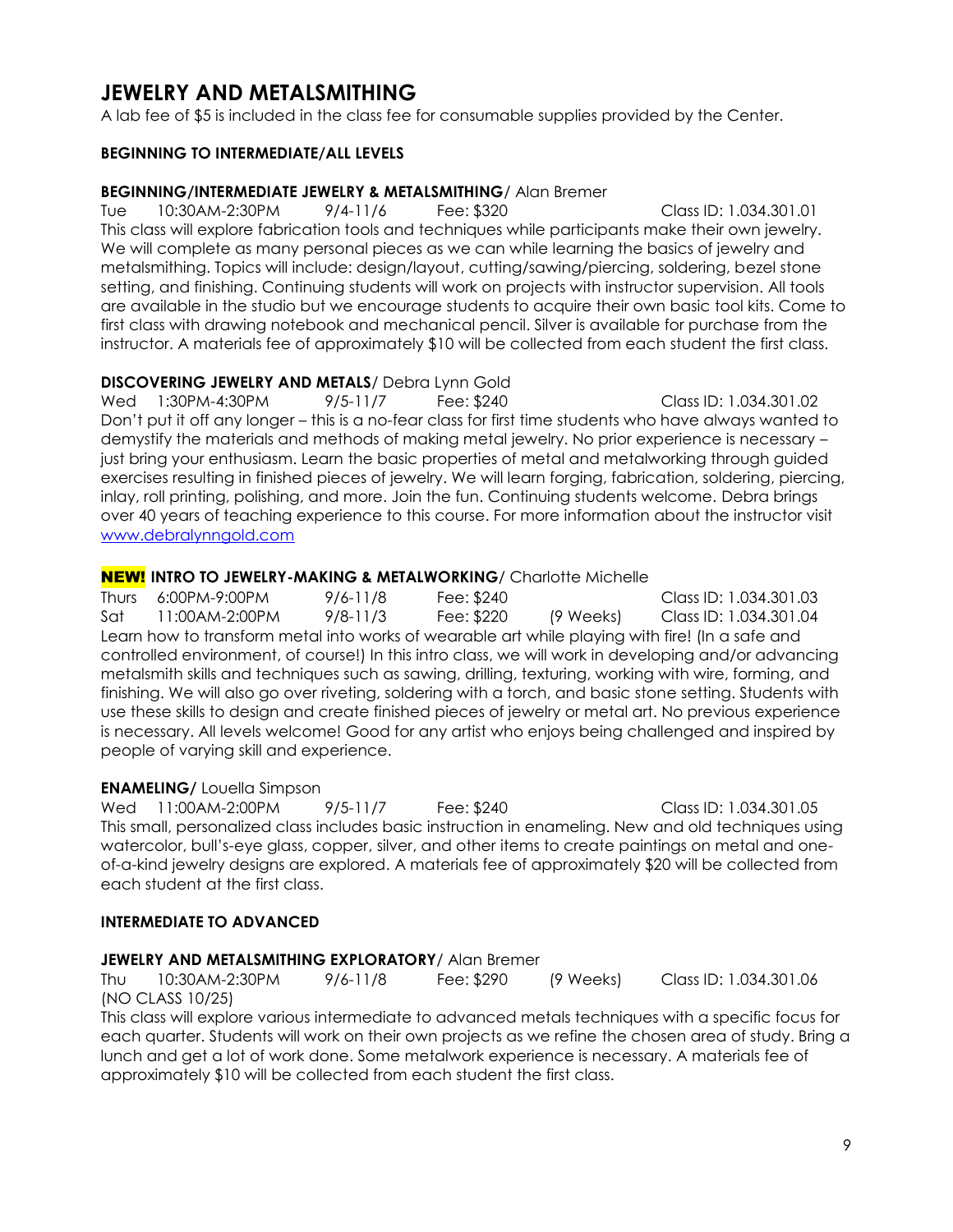### **INTERMEDIATE TO ADVANCED JEWELRY & METALSMITHING**/ Debra Lynn Gold

Wed 10:00AM-1:00PM 9/5-11/7 Fee: \$240 Class ID: 1.034.301.07 Continuing intermediate and advanced students design and complete individualized projects with instructor supervision. For more information about the instructor visit [www.debralynngold.com](http://www.debralynngold.com/)

### **FRAMEMAKING**

Every home needs frames for family photos, artwork, keepsakes, even mirrors, and frames can be expensive. Save a small fortune and learn a new skill in a framemaking class. A \$10 materials fee is included in the class fee for studio supplies provided by the Center. Open studio is not included with class enrollment, but is available for an additional fee of \$40 for the session.

### **BEGINNING PICTURE FRAMING**/ Alan Vaughn

Wed 10:00AM-1:00PM 9/5-11/7 Fee: \$240 Class ID: 1.064.301.01 Wed 6:30PM-9:30PM 9/5-11/7 Fee: \$240 Class ID: 1.064.301.02 This class starts with you and whatever you want to frame. Photos, prints, objects, canvases, whatever it is, we can frame it. How to design, what and where to get supplies, frame construction, matting, shadow boxes, museum framing and more will be our topics. Individual attention to your project will be how we proceed. Redecorate. Have some fun. Save some money.

### **OPEN STUDIO FRAMEMAKING**

9/10-11/9 Fee: \$180 Class ID: 1.064.301.03 Students may work when space is available and no class is meeting. This applies to previous Chastain framemaking students who will work independently. Students must have instructor approval to register. Open studio begins the second week of the session.